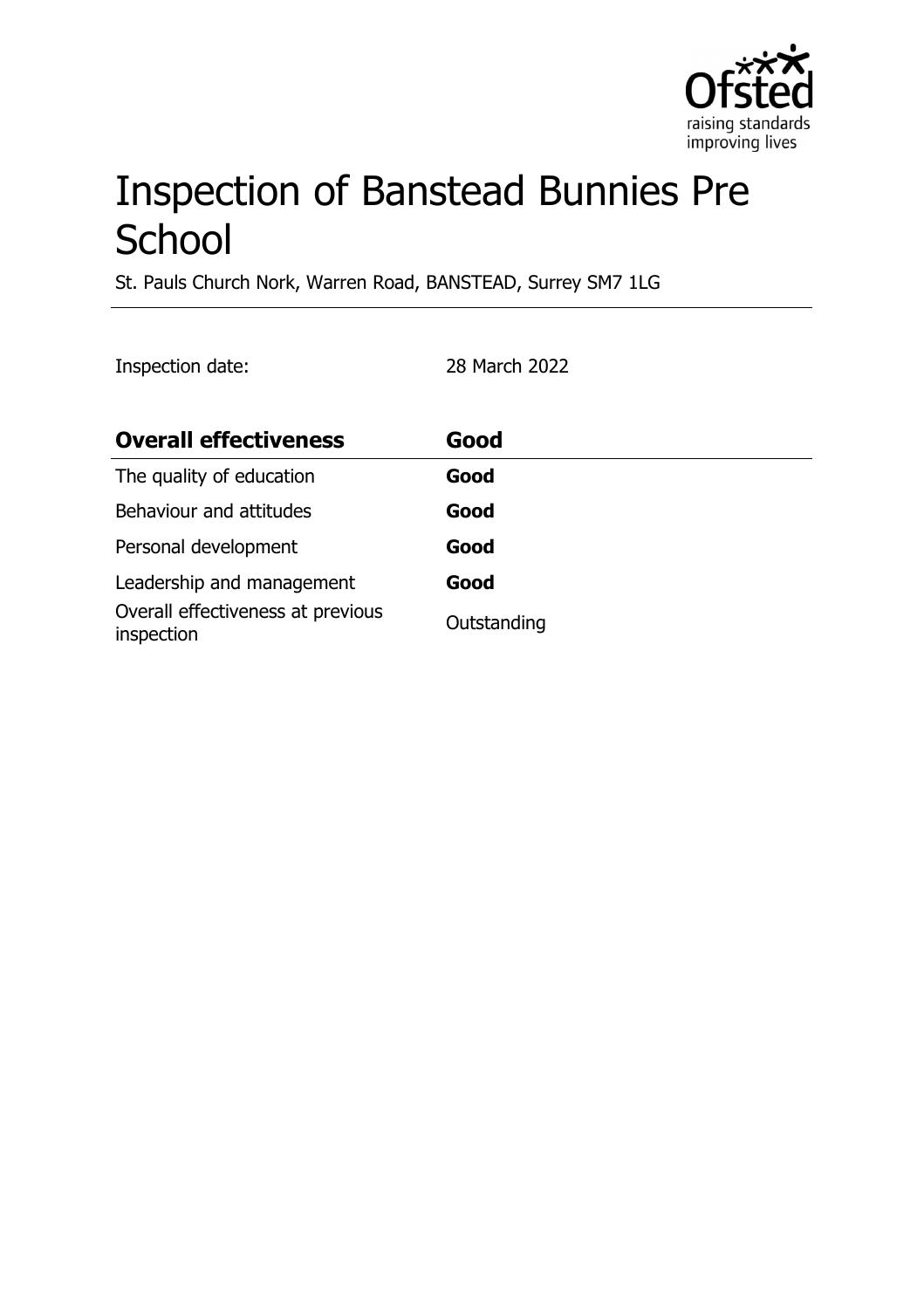

# **What is it like to attend this early years setting?**

## **The provision is good**

Children thrive in this welcoming setting where they feel happy and safe. Staff are kind, caring and attentive. They get to know children well. This helps to promote children's emotional well-being. There are high expectations for children's behaviour. Children join in with the good range of opportunities and experiences on offer. They enjoy observing the real frogspawn and tadpoles swimming in the tank and cracking their own eggs to see what is inside. Children develop their imaginations well. They mix oats in the outside kitchen to make food for each other.

Children show an eagerness to learn, which prepares them well for future learning. All children make good progress from their starting points, including those who receive funded education and children with special educational needs and/or disabilities (SEND).

During the COVID-19 pandemic, leaders and managers maintained good contact with the families of those children not attending. Parents now come into the setting using a one-way system. This is to help reduce the risk of infection, but also enables staff to exchange important information with parents. Parents report that they love the setting and the opportunities it provides. They compliment the staff for their dedication and the level of care they provide for the children.

## **What does the early years setting do well and what does it need to do better?**

- $\blacksquare$  Staff know children well. They use their existing knowledge of what children can already do to plan activities to support them to progress in their learning. Children benefit from learning about a healthy lifestyle. Children have recently planted fruit and vegetables in their planting garden with a view to offering it for snack in the summer term. This offers children a good understanding of where food comes from. Children follow thorough hygiene routines and learn the importance of good handwashing to help prevent the spread of infection. They develop good physical skills as they play outdoors and take part in active sessions.
- There is a well-managed key-person system. Staff ensure that they update parents about the progress their children make day to day. Online systems provide further information about child's learning and how parents can support this at home.
- $\blacksquare$  Staff use consistent behaviour management strategies that support children to develop a good understanding of right and wrong. They provide lots of praise and encouragement. This has a positive impact on children's emotional wellbeing.
- $\blacksquare$  Staff plan adult-led activities that follow themes that interest children. At times,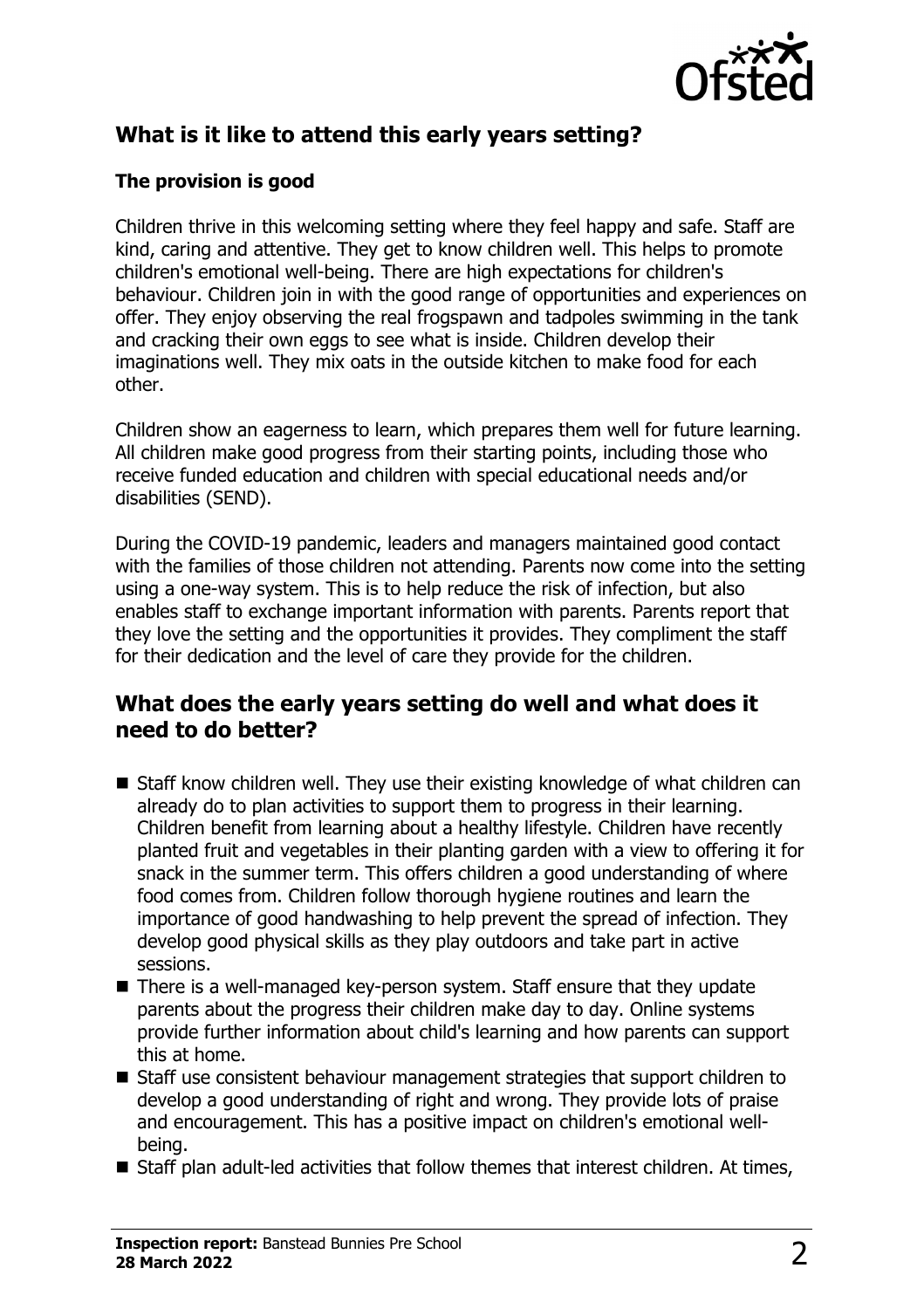

the daily routines influence the amount of time that children spend engaged in the activities. As a result, children are not always able to reach a natural end in their investigations and learning.

- $\blacksquare$  Staff plan a broad and balanced curriculum that covers all areas of learning. They have a good understanding of how young children learn and develop. The quality of teaching is good. However, when planning an activity, staff plan for too many learning intentions, meaning that the focus is on general learning rather than supporting children to have a depth of knowledge.
- $\blacksquare$  Staff have regular opportunities to develop their own professional knowledge and understanding through training and workshops. They share their ideas with colleagues, which helps to maintain good-quality care and education. Early years professionals from outside of the nursery visit and review practice. This helps senior staff to plan for continual improvements throughout the nursery. This is further enhanced by the drive and enthusiasm of the whole team.
- Gaps in learning are identified, with managers and staff working with parents and other professionals where needed. Additional funding is used appropriately to support children's individual learning, such as to support with transitions to school. Staff place a strong focus on preparing children for starting school. They have high expectations of all children, including those with SEND. This helps to ensure that their needs are understood and met. Children who speak English as an additional language are well supported by staff. For example, staff take time to create personal dual-language books and resources to enhance children's understanding and development.

## **Safeguarding**

The arrangements for safeguarding are effective.

Children are well supervised at all times. The setting is secure and routinely checked to ensure the safety of children. Recruitment systems in place are good, ensuring that all staff working with children are suitable to do so. Managers and staff have a good understanding of the setting's safeguarding policies and procedures. They know how to identify potential signs and symptoms of abuse and are confident to report any concerns. Staff demonstrate a secure knowledge of the correct procedure to follow should there be any concerns about the conduct of a colleague.

## **What does the setting need to do to improve?**

#### **To further improve the quality of the early years provision, the provider should:**

- $\blacksquare$  support staff to implement the curriculum learning intentions, so they are clear about what skills and knowledge they want children to gain
- $\blacksquare$  provide further opportunities for challenge at the end of adult-led activities, where children can explore the activity independently and consolidate their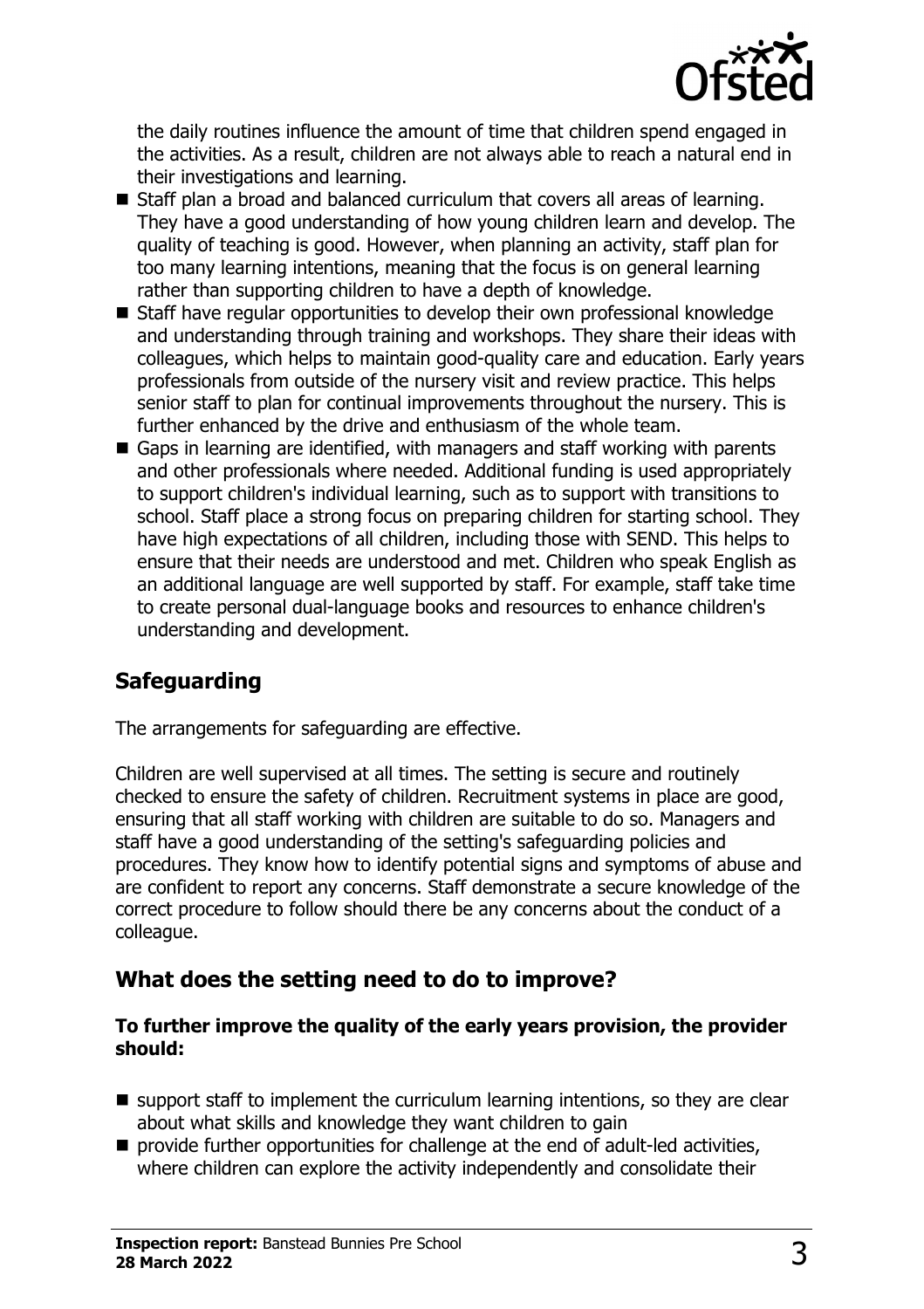

learning.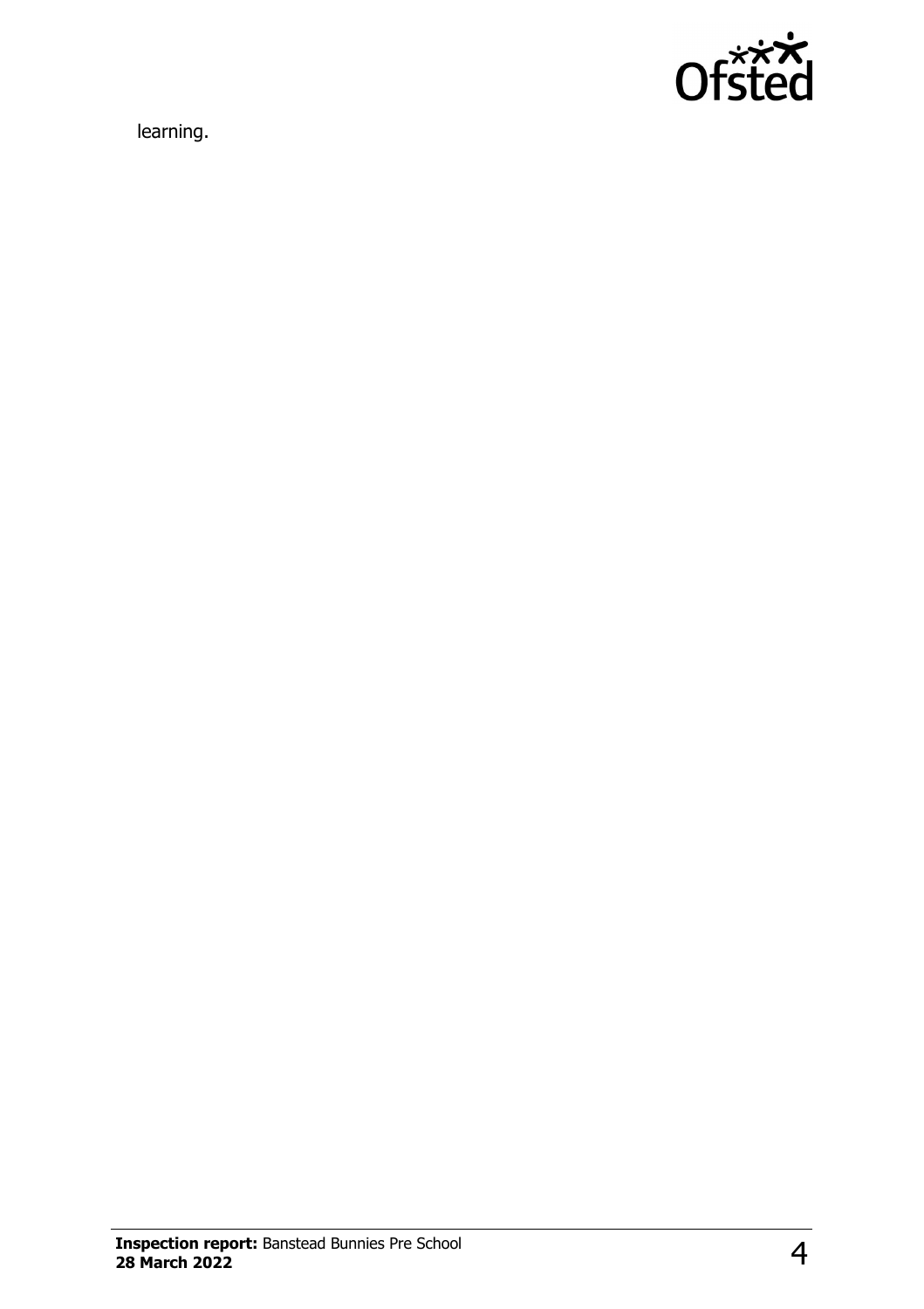

| EY448315                           |
|------------------------------------|
| Surrey                             |
| 10228684                           |
| Childcare on non-domestic premises |
| Early Years Register               |
| Sessional day care                 |
| $2$ to 4                           |
| 39                                 |
| 39                                 |
| <b>Banstead Bunnies Limited</b>    |
| RP531690                           |
| 07946507692                        |
| 25 January 2017                    |
|                                    |

## **Information about this early years setting**

Banstead Bunnies Pre School registered in 2012. The setting is open from 9am until midday every weekday, during term time only, with extended days until 2.50pm on Wednesdays and Thursdays. The provider receives funding for the provision of free early education for children aged two, three and four years. There are seven staff members, of whom the manager holds early years professional status and four staff hold relevant childcare qualifications at level 3.

## **Information about this inspection**

#### **Inspector**

Natalie Atkins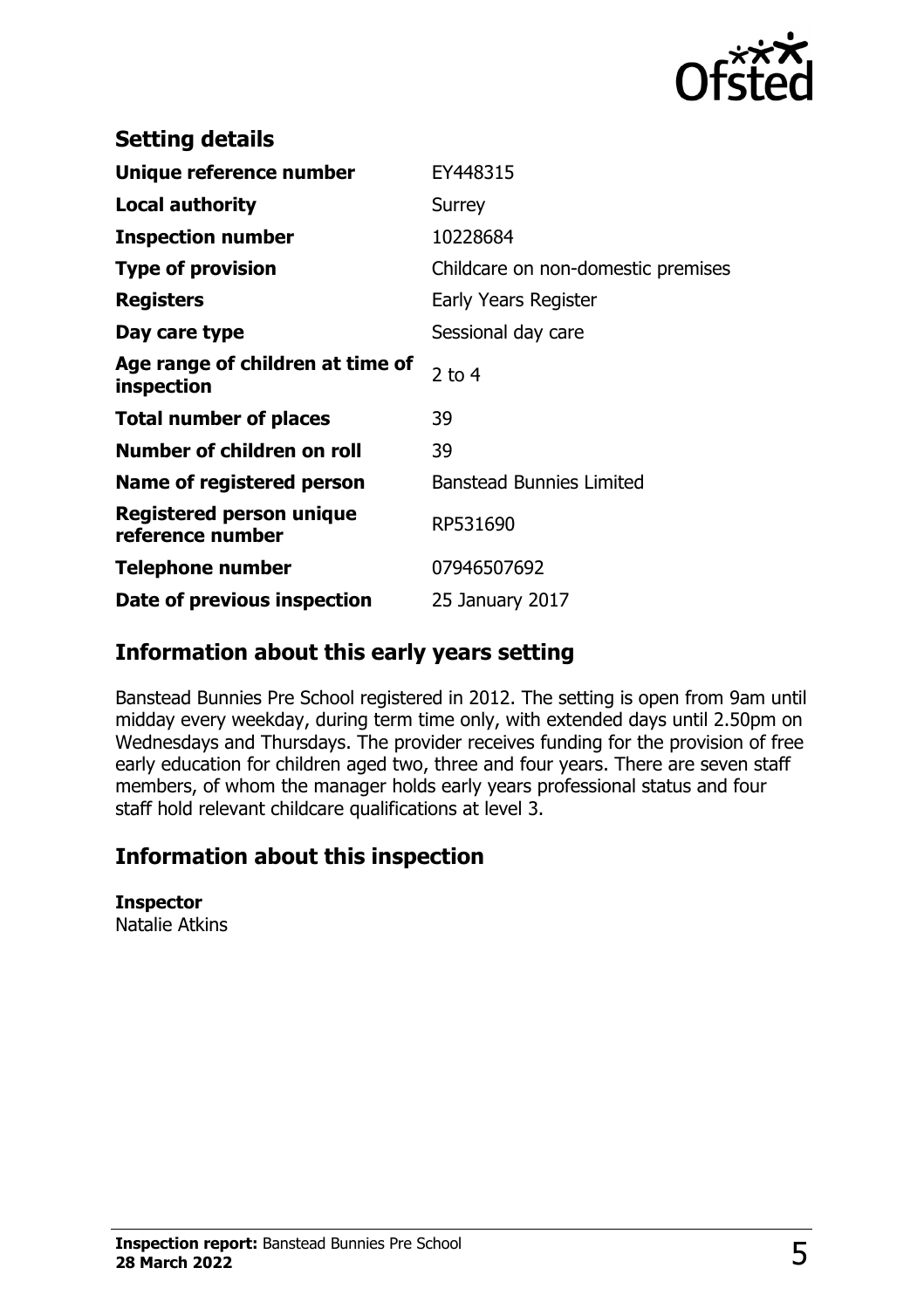

### **Inspection activities**

- $\blacksquare$  This was the first routine inspection the provider received since the COVID-19 pandemic began. The inspector discussed the impact of the pandemic with the provider and has taken that into account in their evaluation of the provider.
- $\blacksquare$  Children spoke with the inspector during the inspection.
- $\blacksquare$  The inspector carried out a joint observation of an adult-led activity with the manager.
- $\blacksquare$  The manager and inspector completed a learning walk together of all the areas of the nursery and discussed the early years curriculum.
- $\blacksquare$  The inspector spoke to several parents during the inspection and took account of their views.
- $\blacksquare$  The manager showed the inspector documentation to demonstrate the suitability of staff.

We carried out this inspection under sections 49 and 50 of the Childcare Act 2006 on the quality and standards of provision that is registered on the Early Years Register. The registered person must ensure that this provision complies with the statutory framework for children's learning, development and care, known as the early years foundation stage.

If you are not happy with the inspection or the report, you can [complain to Ofsted](http://www.gov.uk/complain-ofsted-report).